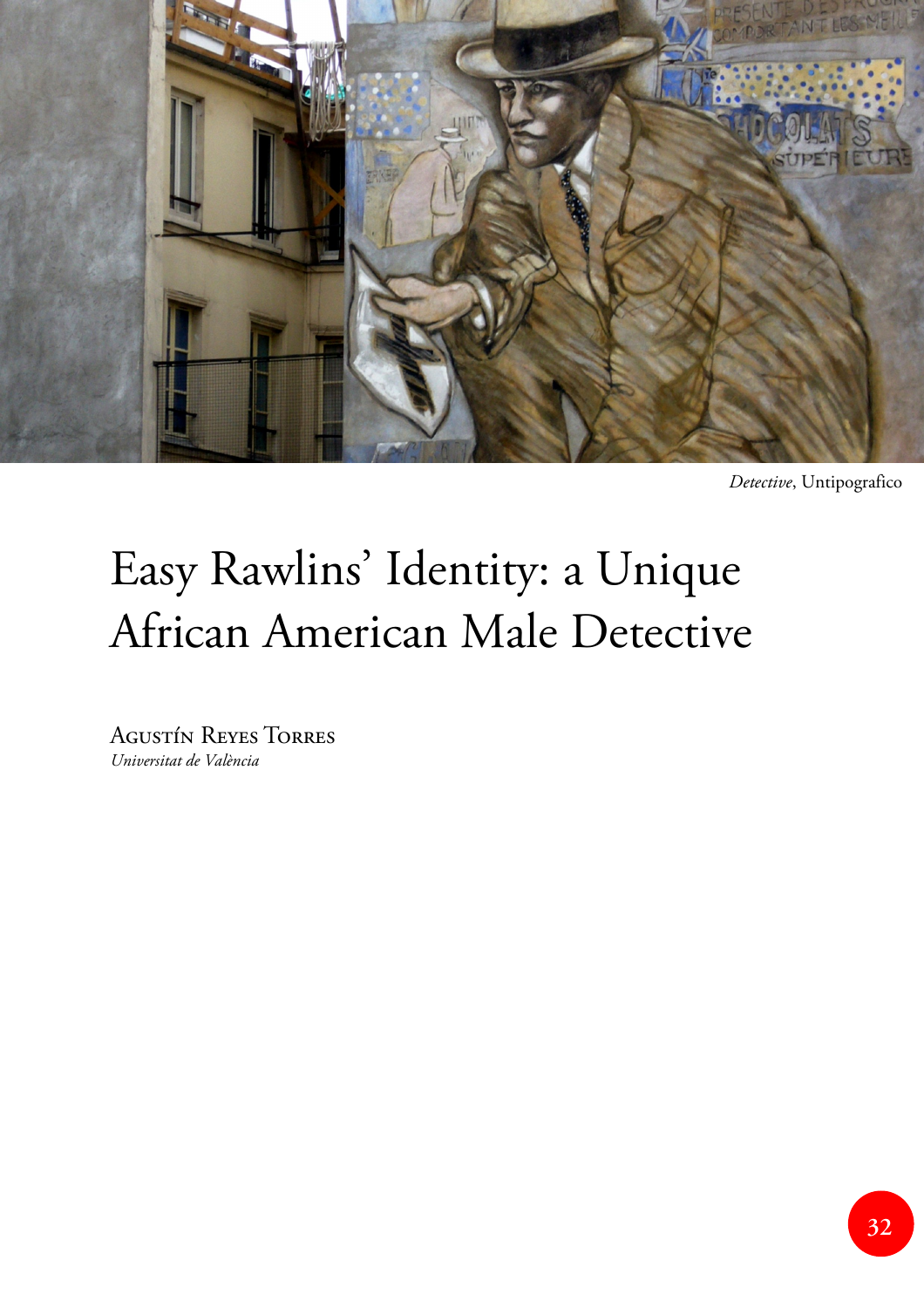**ABSTRACT:** Using the hardboiled conventions as the narrative framework for his series, Walter Mosley portrays a black detective hero, Easy Rawlins, who goes through a process of discovering his true identity by exploring the nature of being a black male throughout the 1950s and 1960s in America. He displays peculiar characteristics in the way of leading his life and the use of his double consciousness and his abilities as a trickster.

**KEYWORDS:** Easy Rawlins, Walter Mosley, black identity, African American community, discrimination.

**RESUMEN:** Utilizando el género negro como marco narrativo, Walter Mosley ha creado la figura de un héroe afroamericano, el detective Easy Rawlins, que va descubriendo gradualmente su identidad como hombre negro en las décadas de 1950 y 1960 en Estados Unidos. Rawlins exhibe rasgos únicos en lo que concierne a su estilo de vida, su doble conciencia y sus habilidades como charlatán-estafador.

**PALABRAS CLAVES:** Easy Rawlins, Walter Mosley, identidad negra, comunidad afroamericana, discriminación.

**· · · ·**

Every step could mean death to a black man like me. Easy Rawlins, *Gone Fishin*'

Most famous detectives can be distinguished due to some particular traits that make them unique. All the same, it is also clear that all of them share some common characteristics. Without any doubt, Walter Mosley follows the hardboiled conventions set by Hammett or Chandler to create a black private eye whose profile mirrors that of his white counterparts. However, in this case, he also subverts such conventions when he imbues his hero with very distinctive features. Mosley creates an African American detective that not only becomes a social commentator on the racism that exits in the community in which he lives but also takes advantage of his blackness to solve the crimes. Mosley represents a critical social perspective which shapes the gradual formation of a particular identity in the character of his protagonist. In this way, he uses the detective genre to his own means. As quoted by Jerry Bryant (2003), "the genre might be mystery, but the underlying questions are moral and ethical, even existential" (150). The aim of my work is to show first how Walter Mosley represents a hero that is both black and a detective but who interestingly goes through a process of discovering his true identity in which he explores the nature of being a black male in America. As he gradually learns his new trade as a private investigator, he strongly criticizes the racial context that surrounds him. Ultimately, I will also explore how the characterization of Easy Rawlins evolves as a black man –challenging old stereotypes of African American identity, and as a black detective –enhancing the figure of the tough sleuth through the display of his own distinctive traits such as his double consciousness and his trickster abilities.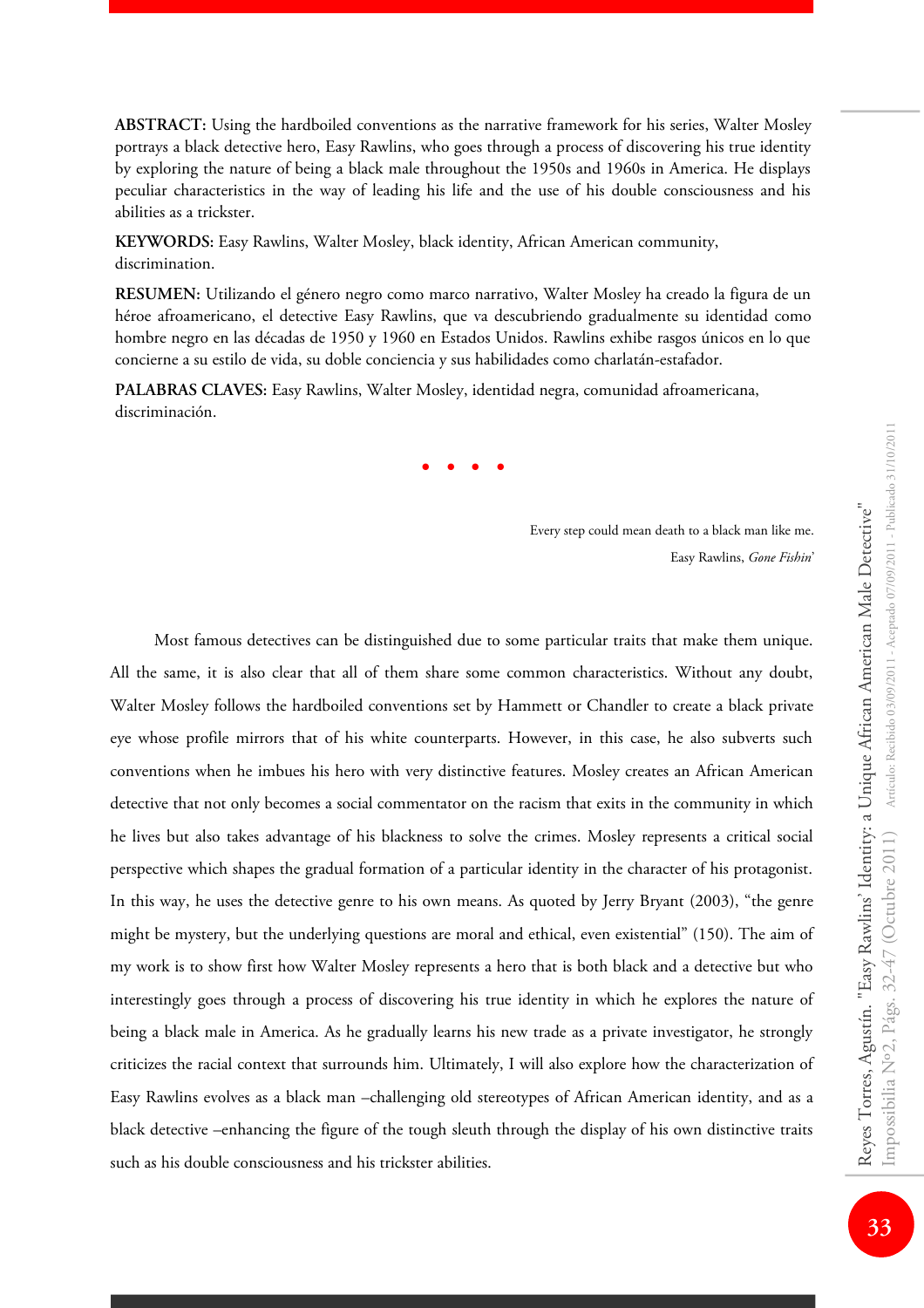Walter Mosley's representation of the black community in Los Angeles constitutes the conception of a new discourse and a replacement of the old narratives by reappropriating the detective genre to depict the African American lifestyle and the social changes that took place in the American society in the 50s and 60s. Not only does he create a new type of detective novel that expands traditional hardboiled conventions, but also depicts a local black community that is heterogeneous and struggles for a new identification and recognition. Thus, through his writing Mosley contributes to the establishment of new models of the local African American individual by discarding traditional stereotypes. He portrays an Easy Rawlins as well as other African American characters in the series who speak, demand reasons, and demonstrate agency, who before were frequently rendered voiceless and helpless by the dominant American society. Furthermore, Easy's identity is not fixed and steady but in constant progress.

Regarding the traditional stereotypes of African Americans and the notion of a "continuous self" advocated by the old logics of identity, the scholar Stuart Hall expresses his total opposition to these ideas in his essay "Old and New identities, Old and New Ethnicities". He raises the following questions: "If there are new globals and new locals at work, who are the new subjects of this politics of position? What conceivable identities could they appear in? Can identity itself be re-thought and re-lived, in and through difference?" (1991: 41). Just as history is subject to constant and unpredictable alterations, Hall finds it incongruous to believe that the self goes on being the same.

In this new type of detective novel, Mosley illustrates the construction of African American identity by deconstructing the foundations that for centuries have segregated and singularized the black community in the United States. Focusing specifically on the black male, as Charles W. Thomas indicates in his essay "On Being a Black Man," there is a long list of names which were assigned to African American men, and in almost every instance the meaning implied is contrary to his being a part of "mankind:" "Little black Sambo," "Black Boy," "Uncle Remus," "Boy," "Nigger," "Uncle," etc. (239). Not only do they refer to a lifetime of being a "boy" to becoming an "uncle" in his old age but also they connote a process which never involves manhood. In the same way, Thomas also explains how the black man was expected to perform every function of beasts of burden:

He was bought and sold at the discretion of the master; permitted or forced to breed like any other stallion; fed the kind of food that the master considered ' good' for slaves but unfit for others; and he was violated in every other human-centered way. A very determined social system was developed to destroy the slave as a human being (1970:239).

These old concepts dehumanized the black man and constrained him with any expectations of development. Furthermore, they reveal how the black man was "tamed" by the white discourse. Mosley's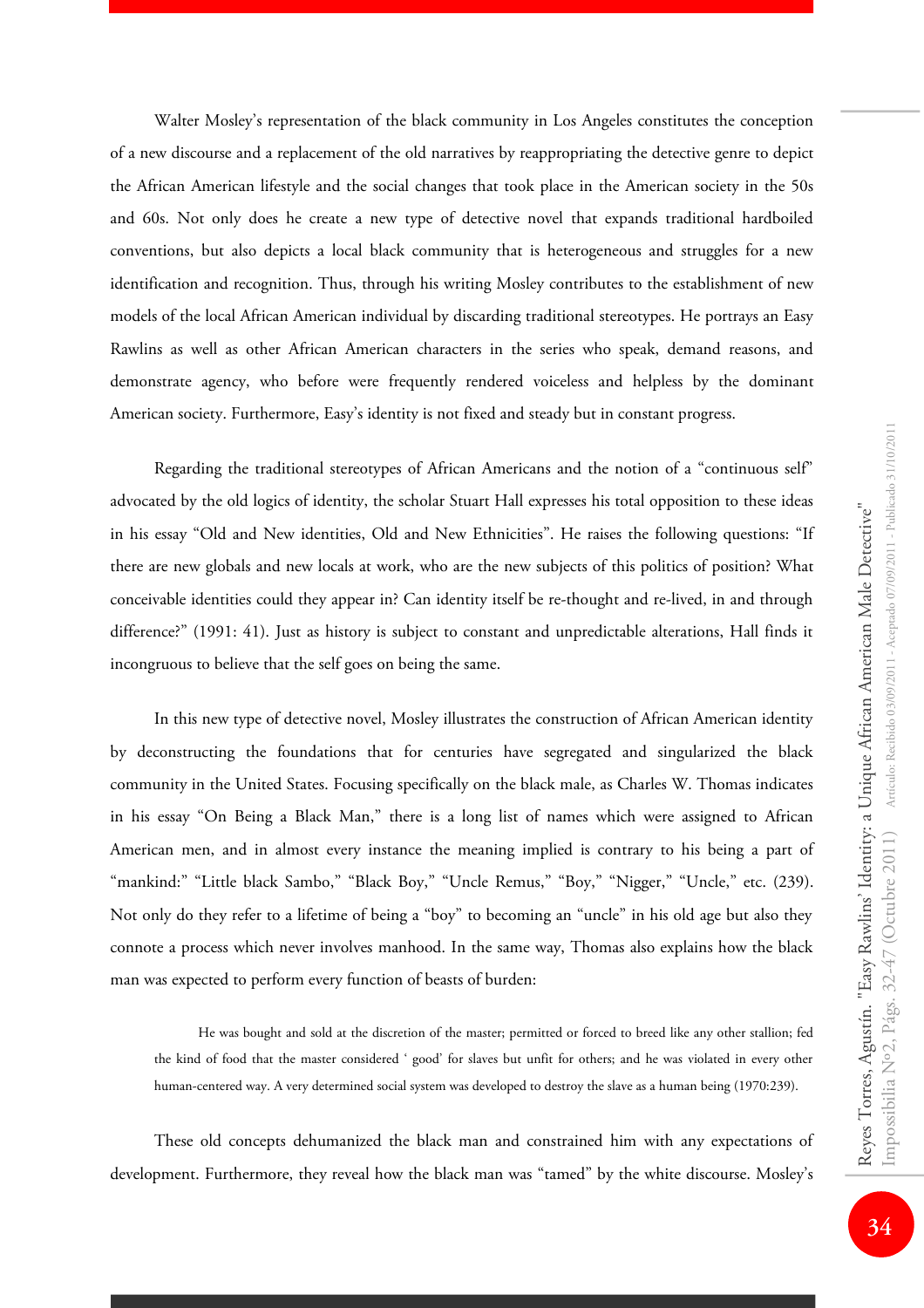portrayal of Easy's struggle to break the old stereotypes concurs with Hall's critique of the "degree of fetishization, objectification and negative figuration which are so much a feature of the representation of the black subject" (1995:223). In this way, Easy's disapproving reflections on the reality he confronts and his determination to accomplish his goals, reveal how he opposes those traditional views and barriers.

It is significant that his first-person writing constitutes a discourse of resistance and reconstruction. As Andrew Pepper indicates,

It is tempting to consider [Mosley's] novels, first and foremost, as contributions to the ongoing project of rewriting the history of black America using the words and stories of black Americans themselves; as documents of what it was like to be black and living in Los Angeles in the post war years... (2000:122).

By situating Easy in a specific historical context in every novel and having him grow older, Mosley has the opportunity to present from an African American point of view a wide list of significant domestic matters that took place in the United States in the 50s and 60s. Indeed, aspects such as the rural migration of thousands of black people to the cities, institutionalized racial oppression, African Americans' day-today challenges and the injustices to which they were subject, are a piece of American history that Mosley brings up in the Rawlins series. According to Pepper,

Mosley's crime fiction demonstrates how the ugly imperfections of the past—the legacy of slavery and institutional racism—continue to invade and shape the present, but they also focus upon the various strategies of negotiation and resistance employed by figures like Easy Rawlins in order to achieve even a modicum of control over their lives. This tension—between Rawlins' desire for agency and his inability to transcend the limits imposed on him by white-controlled institutions and their representatives—is played out on both a thematic and formal level throughout the series (2000:126).

In his narration, Easy is often seen struggling to challenge discrimination and demanding a certain degree of respect and dignity.

At the beginning of the *Devil in a Blue Dress* (1990), for example, Easy says: "The law is made by the rich people so that the poor people can't get ahead" (Mosley 1990: 20). In this quote, he reveals his concept of law but also his perspective of society and how hierarchies are established. Likewise, he will comment later: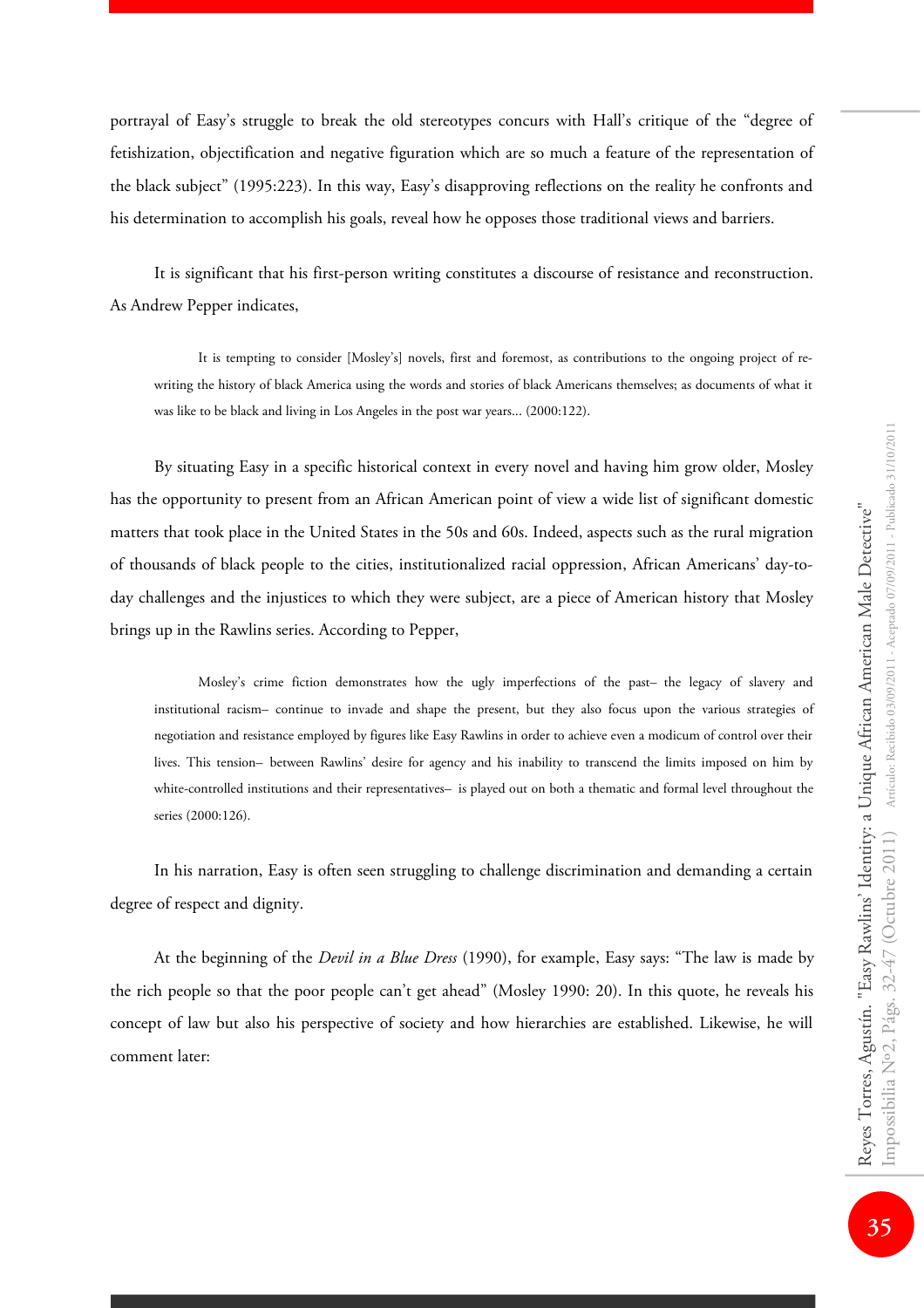I thought it was wrong for a man to be murdered and, in a more perfect world, I felt that the killer should be brought to justice. But I didn't believe there was justice for Negroes. I thought there might be some justice for a black man if he had the money to grease it. Money isn't a sure bet but it's the closest to God that I've ever seen in this world. (Mosley 1990:121)

Easy refers to society assuming that there is a criminal side attached to it, and understanding that justice does not exist for African Americans unless they have some money.

In this first novel of the series the time setting is 1948 and Easy lives in Los Angeles. Like many other African Americans from below the Mason-Dixon line, he has moved to California looking for a better life. Mosley uses this historical context as a frame of reference for the mindset of the period that Easy as well as other black characters in the novel present:

I had been hearing Lips and Willie and Flattop since I was a boy in Houston. All of them and John and half the people in that crowded room had migrated from Houston after the war, and some more before that. California was like heaven for the southern Negro. People told stories of how you could eat fruit right off the trees and get enough work to retire one day. The stories were true for the most part but the truth wasn't like the dream. Life was still hard in L.A. and if you worked every day you still found yourself on the bottom (Mosley 1990:27).

Although California offered opportunities absent in the Southern communities from which blacks had migrated, it was far from the sunny "promised land" that many had sought. As Peter Gottlieb explains, "arriving in Los Angeles with high expectations, African Americans quickly found themselves not just on the lowest rungs of the job ladders with no chance of rising but easily disposable as surplus labor whenever industrial production slackened" (1990:709).

As a new arrival, Easy discovers right away that the economic and social discrimination against African Americans contradicts the utopic stories his southern friends told him. In fact, according to Neil Wynn, "as more and more blacks entered the cities the ghettos became increasingly congested and run down, affecting morals, health and race relations" (1993:63). Furthermore, due to their low economic status and the extended racial discrimination, it was extremely difficult for African Americans to move out of the ghetto once they were settled. Mosley presents the social and racial challenges that Easy faces when living in the new urban space that Los Angeles represents. Certainly, this is another historical circumstance that brought changes for Southern African Americans who had to adapt themselves to the empirical and psychological effects of life in the city. As Elisabeth Ford argues, the newly arrived must go through the experience of learning how to read the city: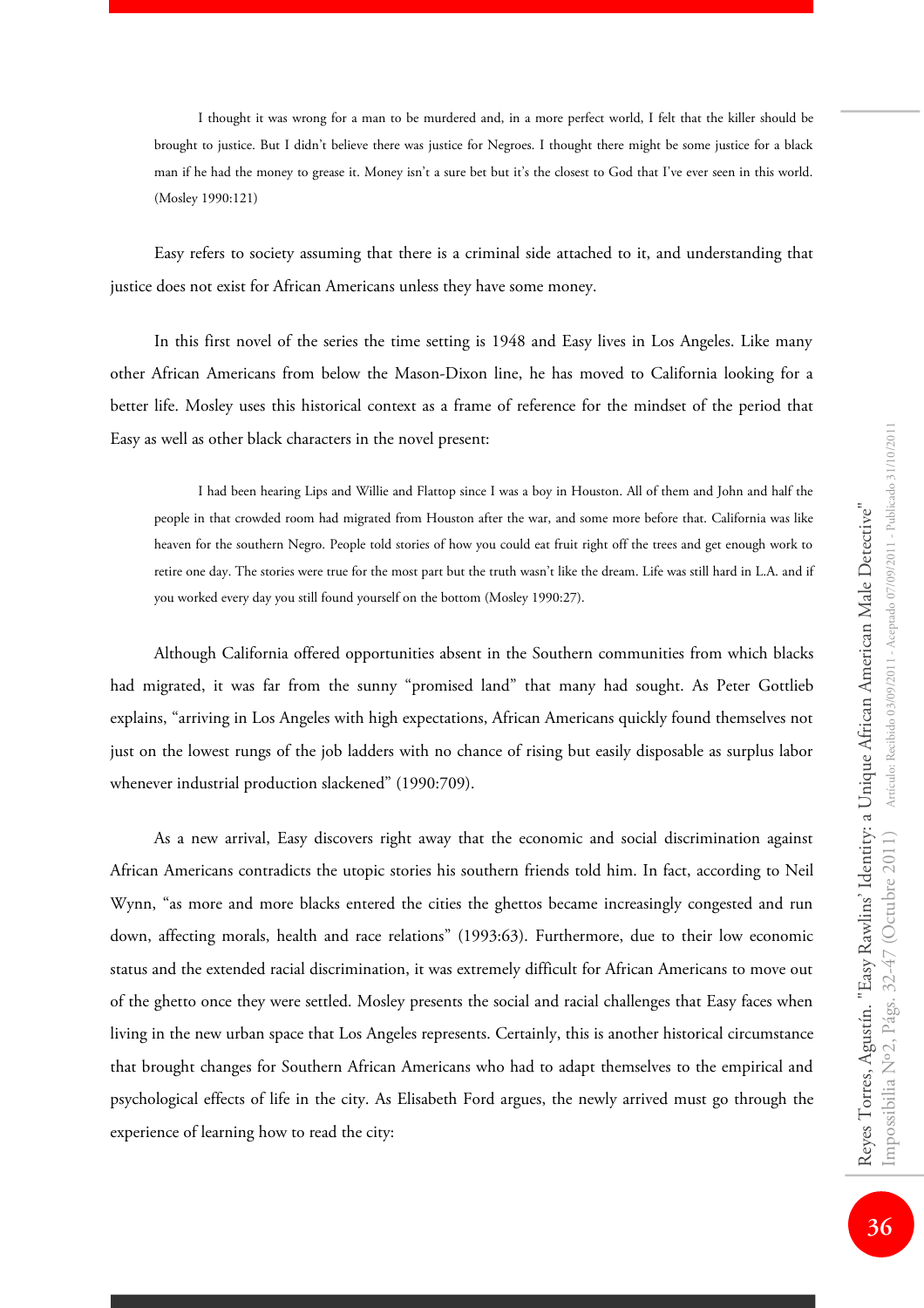During this time, then, any general African American notion of the "local" is radically redefined. Local overwhelmingly comes to mean urban, and a socially marginal population to occupy the very centers that define America as a metropolitan society; the suburbs, the literal "margins" of the city, expand to receive fleeing whites (2002:32).

Furthermore, Ford adds, migration represented "a loss of language, perhaps even a loss of self, and it is the task of the newly awakened self to describe the past in its new vocabulary" (2002:37). Easy Rawlins' writing is an example of this. When putting his memories together and reflecting on his life, he often finds himself making comparisons between his years in the South and his new experiences in L.A. In this way, we see how he not only learns how to adapt his language and speak as a white person when he needs to, but also how he feels the need to reinvent himself in order to cope with his new circumstances. Here the acquisition of a language or a dialect, as M. Bakhtin argues, is parallel to the acquisition of a world view (1981:271). Mosley portrays how his black hero goes through a period of (de)formation losing, or just changing, part of who he was in Texas by developing a new dialect, a new mind and a new identity after arriving in the city.

Accordingly, Easy's sense of identity evolves according to his experiences that reveal his condition as an African American marginalized man and the relationship that exists between the canonical figure of the "self" and the "other" (whites and blacks respectively). These relationships, according to Amal Treacher, "are made within and through profoundly unequal relations, for the white person is the subject, while the person of color is neither subject or object" (2005:50). Easy's attempt to obtain new recognition, respect, and power, and to improve his social status, reflect his need to overcome the condition of inferiority that white ideology has inflicted upon him for being a black man. Furthermore, based on Homi Bhabha's notion of "mimicry," Easy can also be seen as an example of the tendency of the colonized subject to mimic their colonizers in order to obtain the same rights and privileges they have. Mimicry, according to Bhabha, "represents an ironic compromise" (1989:25). Mimicry repeats rather than *re-presents*… (author's emphasis), and in that very act of repeating, originality is lost, and centrality de-centered. Bhabha considers mimicry as being "the sign of a double articulation; a complex strategy of reform, regulation, and discipline, which 'appropriates' the Other as it visualizes power." (1989:25). After several years living in Los Angeles, Easy has wide knowledge of the urban white society, the white man's system of values and his way of thinking. Easy's awareness of the American mainstream way of life prompts him to aim for the same standards of living that society propagates. On the one hand, he desires to reach middle class status: having his own house, a stable job, a family and enough money to live by comfortably. On the other hand, it also means not being discriminated against or treated as second-class citizen for being black. It is not that he denies his identity as a black man, just that he claims his civil rights as an American. As Bhabha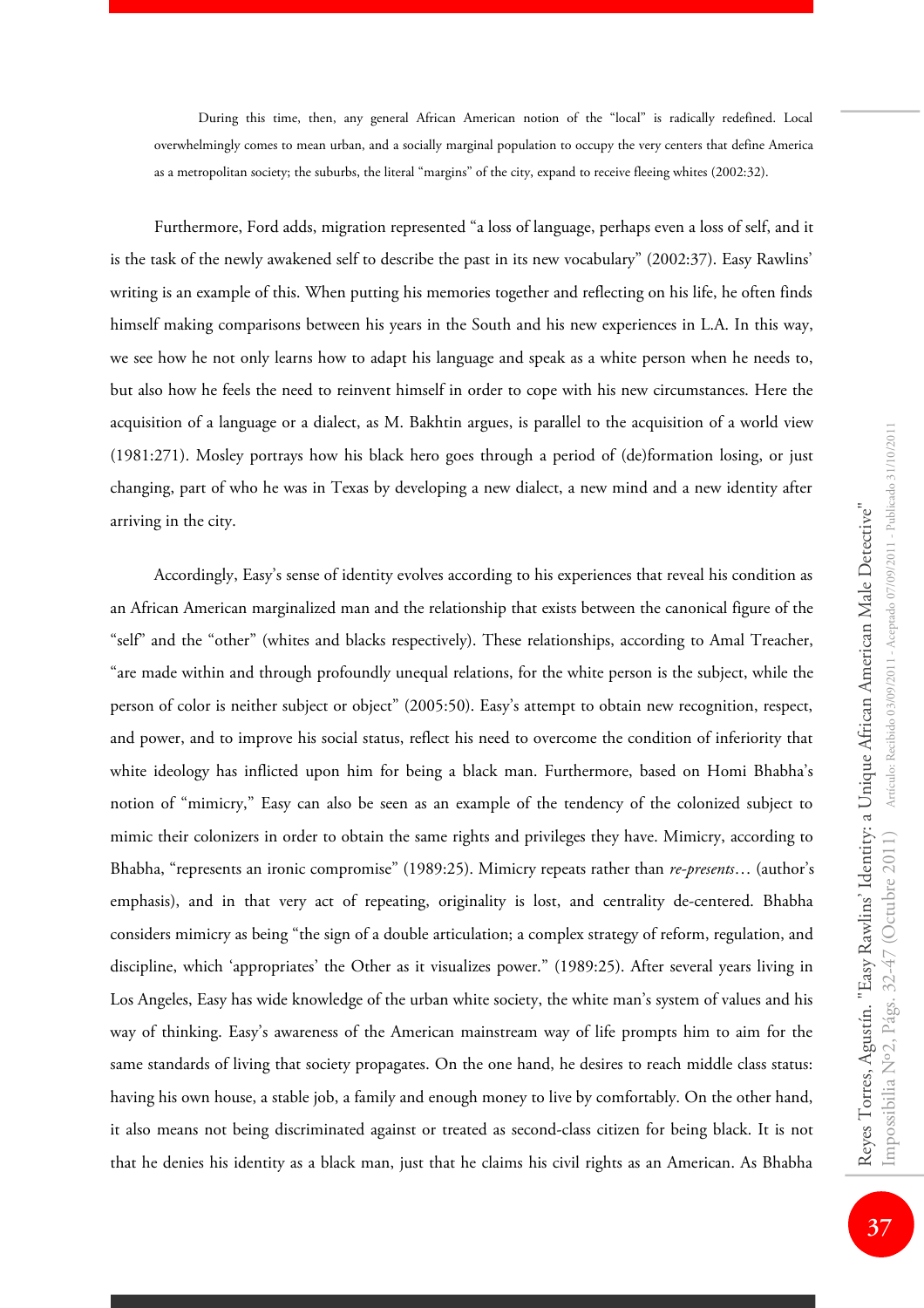would say, Easy manifests the inevitable hybridity that results as the colonizer and the colonized meet.

This becomes evident for instance when Walter Mosley emphasizes the effect of ownership in Easy's way of thinking by steeping the first novels of the series *Devil in a Blue Dress*, *A Red Death* (1991)*, White Butterfly* (1992) and *Black Betty* (1994) with Easy's desire to own properties. He relates this goal with equality, respect and empowerment: "The thought of paying my mortgage reminded me of my front yard and the shade of my fruit trees in the summer heat. I felt that I was just as good as any white man, but if I didn't even own my front door then people would look at me like just another poor beggar, with his hand outstretched" (Mosley 1990:09). Easy left Houston because he did not want to be at the bottom of the social ladder. That's why, as the novels progress, we see his constant struggle to develop an empowered, agentive sense of self. Anthony Sze-Fai Shiu considers that "Easy's house is much more than just a piece of real estate; owning it is a way for Easy to position himself as the equal of whites" (1997:17). His craze to own several houses and apartments indicates his desire to acquire something that he believes can be found in ownership. "I was dreaming about the day I'd be able to buy more houses, maybe even a duplex. I always wanted to own enough land that it would pay for itself out of the rent it generated" (Mosley 1990:52). Mosley indicates that African Americans' desperate pursuit of ownership and having money is really their desire to declare ownership of themselves. From Easy's perspective, his ideal house surrounded by plants and trees allows him the position of an owner. This is the initial reward to his firm attempt to become someone as well as the first step towards reaching a middle class status.

In *Devil in a Blue Dress*, being still 28, Easy has high expectations: "I had dreams that didn't have me running in the streets anymore; I was a man of property and I wanted to leave my wild days behind" (Mosley 1990:48). He noticeably contemplates the American dream as an option for himself. However, eight years later, by 1956*,* Easy starts realizing that such an option is not so attainable. He comments in *White Butterfly*:

I dreamed about being one of the few black millionaires in America. It was a strange kind of daydream, because whenever I thought of some Beverly Hills shopkeeper smiling at me I also thought that he was lying, that he really hated me. Even in my dreams I was persecuted by race (Mosley 1992:162).

As a "Southern Negro" he is doomed to failure as a capitalist. Although he was told by his friend Mouse in the past about the impossibility of a black man reaching his goals, Easy will not actually give up on his dream until 1961, at the end of *Black Betty*. Many years before, however, in *Devil in a Blue Dress*, we see that Mouse had already warned him: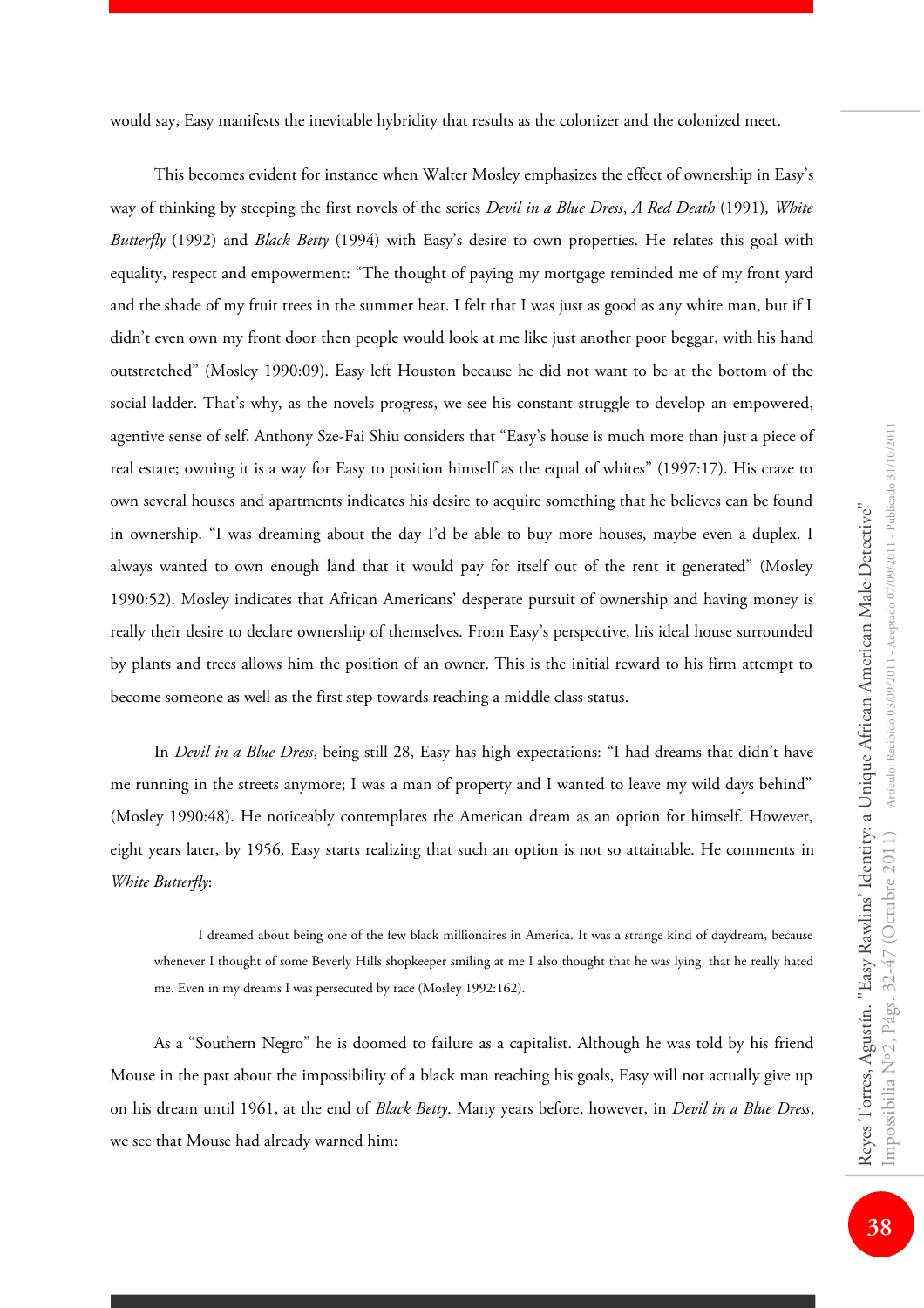Nigger cain't pull his way out the swamp wit'out no help, Easy.You wanna hole on t'this house and git some money and have you some white girls callin' on the phone? Alright. That's alright. But, Easy, you gotta have somebody at yo' back, man. That's just a lie them white men give 'bout makin' it on they own. They always got they backs covered. (Mosley 1990:153).

Even though Mouse is illiterate and is presented in every novel as a killer, his convictions regarding the racial, social and economic boundaries that separate the white and the black worlds are very obvious for him. As an African American man reared in the streets with no expectations in life other than surviving, he considers Easy's attempt to make a living by shifting worlds and making business with whites as respectable but meaningless if he does not maintain a black conscience: "You learn stuff and you be thinkin' like white men be thinkin'. You be thinkin' that what's right fo' them is right fo' you. […] And a nigger ain't never gonna be happy 'less he accept what he is" (Mosley 1990:205).

On a different level, in order to study Easy's distinctive mind as a black man and his continuous development and self-actualization, it is necessary to focus on two other central traits: his interest in learning and acquiring a higher education and, secondly, his role as a father of two adopted children. If, as already mentioned, Easy leaves Texas in order to find a new way of life, and, achieves the objective of learning how to read and write, later we witness how he keeps progressing in his formal education and is often engaged in the reading of the daily newspapers and some significant and emblematic books written by both white and black authors. Thus, we see that in *Devil in a Blue Dress,* Easy is going to night school, and in *A Red Death* he is in his third English course at LACC reading Shakespeare's sonnets: "I had two part-time years of Los Angeles City College under my belt" (Mosley 1991:104). Likewise, he is told for the first time about W.E.B. Du Bois by one of his friends:

'He's a famous Negro, Easy. Almost a hundred years old. He always writin' about getting' back t'Africa. You prob'ly ain't never heard'a him 'cause he's a com'unist. They don't teach ya 'bout com'unists.'

'So how do you know, if they don't teach it?'

'Lib'ary got its do' open, man. Ain't nobody tellin' you not to go.'

There aren't too many moments in your life when you really learn something. Jackson taught me something that night in John's, something I'd never forget (Mosley 1994:185).

In fact, later on he indeed appears reading Du Bois' *The Souls of Black Folk*, and as we will see, he is strongly influenced by it. In this way, it is possible to draw a parallel between some of Easy's views and reactions and Du Bois' ideas. They both share, for instance, a strong conviction about the importance of education for the African Americans' social and political advance. Du Bois wrote that "the training of the schools we need to-day more than ever,- the training of deft hands, quick eyes and ears, and above all the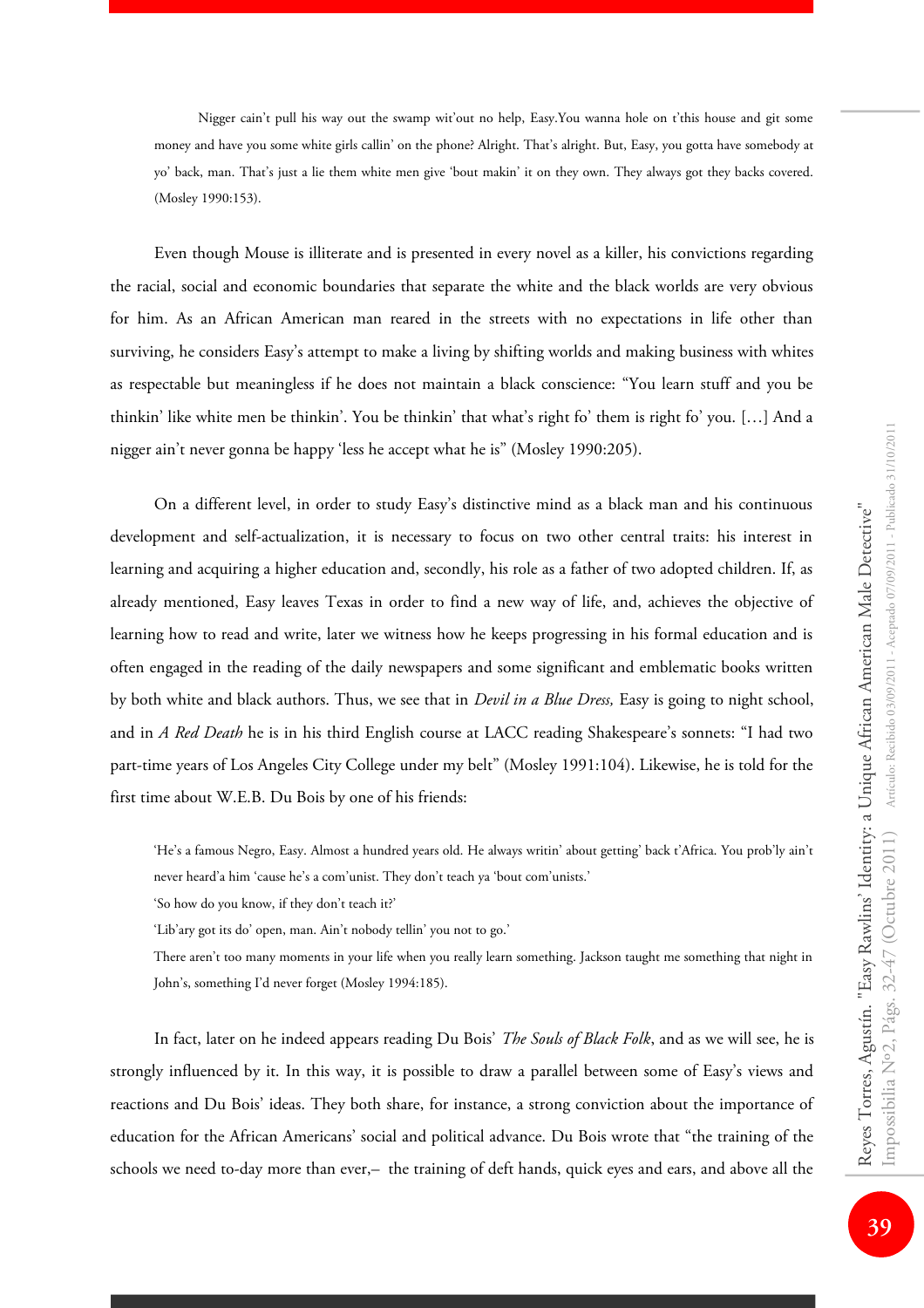broader, deeper, higher culture of gifted minds and pure hearts. […] Freedom, too, the long-sought, we still seek,— the freedom of life and limb, the freedom to work and think,— the freedom to love and aspire" (1996:11).

Without any doubt, one of Easy's strengths lies in his aim to improve himself and become an educated person as a way to achieve equality. Furthermore, it is for this reason that he appears engaged in the reading of white authors too. Although he criticizes the white system, he does not reject the content of white culture or white classic authors. What Easy condemns about the white canon is the way that it is used and imposed to discriminate against African Americans. Thus, he does not reject western literature; he makes it his own. Like Du Bois, Easy is supporting the study of both white and black authors. Du Bois stated that:

[T]he ideal of fostering and developing the traits and talents of the Negro, not in opposition to or contempt for other races, but rather in large conformity to the greater ideals of the American republic, in order that some day on American soil two world-races may give each to each those characteristics both so sadly lack. We the darker ones come even now not altogether empty-handed: […] there is no true American music but the wild sweet melodies of the Negro slave; the American fairy tales and folklore are Indian and African […] (1996:11).

Moreover, in further readings, Easy is touched by the hero's death in Plato's "Phaedo": "I wondered at how it would be to be a white man; a man who felt that he belonged. I tried to imagine how it would feel to give up my life because I love my homeland so much" (Mosley 1992:82). Finally, in *Black Betty*, he says that he "takes up his empty time" (Mosley 1994:18) with Mark Twain's *Huckleberry Finn*:

A few liberal libraries and the school system had wanted to ban the book because of the racist content. Liberalminded whites and blacks wanted to erase racism from the world. I applauded the idea but my memory of Huckleberry wasn't one of racism. I remembered Jim and Huck as friends out on the river. I could have been either one of them (Mosley 1994:18).

Easy's comments represent how his condition as an orphan child makes him identify with both characters. At this point, he does not take into consideration the difference between the skin color of Huckleberry and Jim. On the contrary, however, he does bring up the issue of banning those books that support racial prejudice.

Alternatively, the other crucial aspect of Easy's growth and his unique characterization as a black man is his involvement in parenting. This is clearly portrayed in the novels: *A Little Yellow Dog* (1996), *Bad Boy Brawly Brown* (2002), *Six Easy Pieces* (2003), *Little Scarlet* (2004), *Cinnamon Kiss* (2005) and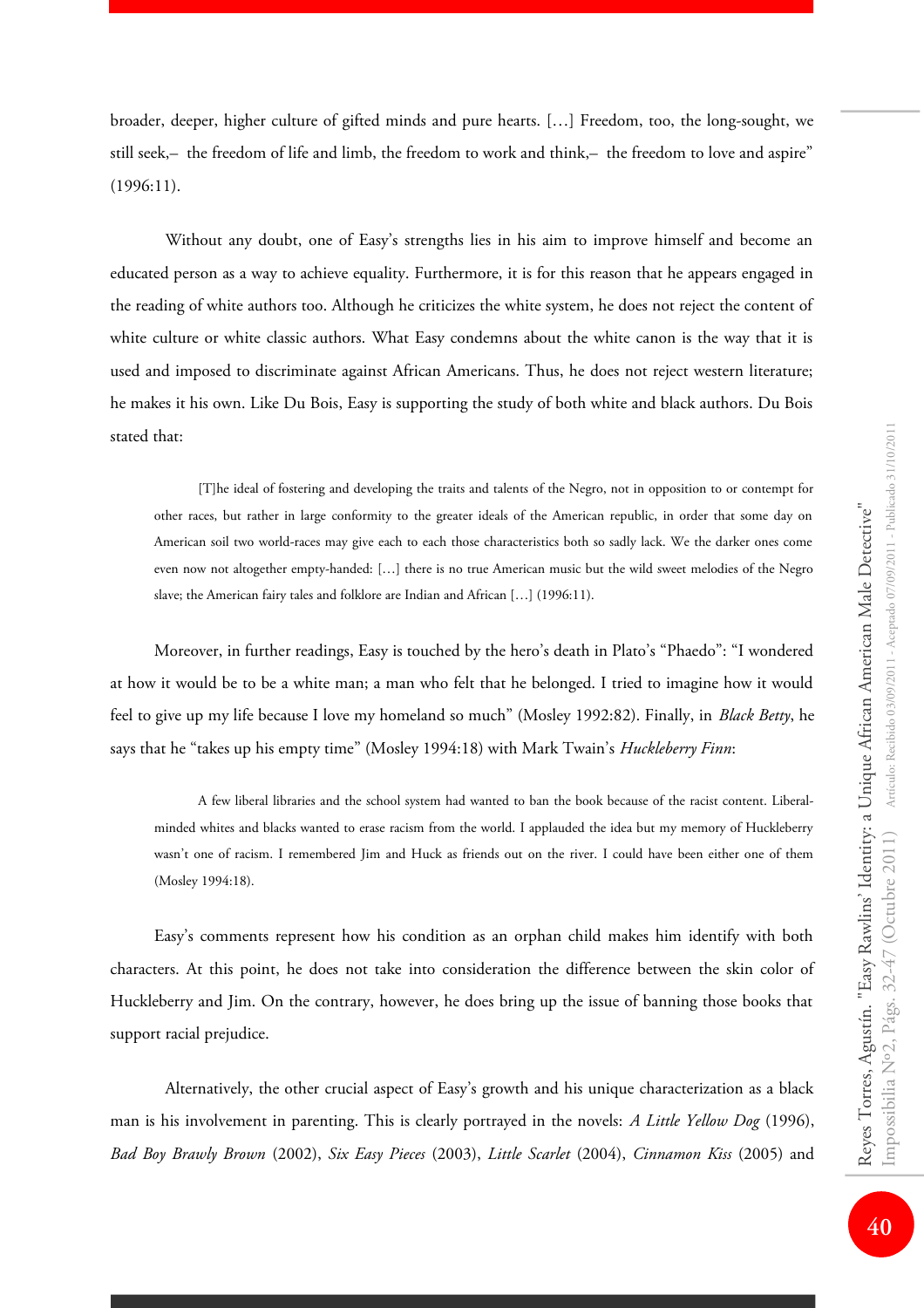*Blonde Faith* (2007). While in the previous ones we see how his expectations to achieve the American Dream were shattered as far as being a successful business man, in this second group, Easy does reach his goal of having his own household.

He in fact creates a new type of black patriarchal family in which there is no mother. In this way, he becomes a heroic father figure. His case is unusual in a historical context when a significant number of black men, unable to find adequate employment, could not provide for their families—who could actually often survive better without them (Segal 1990:155). As Lynne Segal comments, in the 1960s "black families were frequently held together by women (a tradition dating back to the time of slavery), with fathers either absent or exerting only a weakened paternal influence" (1990:155). But Easy reverses the negative meaning attached to black fatherhood. His influence in Jesus and Feather's lives is more than praiseworthy, it is exceptional. Not only did he rescue them as baby children from poverty and illtreatment, but also adopted them and raised them as if they were his own kids. Easy becomes a single father who chooses parenthood as a way of making his life meaningful. In this sense, fatherhood turns crucial for Easy's development and redefinition. Being a father figure constitutes for him one way of proving his manhood and fulfilling his self-realization as a black man. He becomes a provider and a caretaker, and unlike other black fathers at the time, does not maintain control of his family through psychological, physical violence or exploitation of women as it often happened (Segal 1990:157). In this regard, Easy's total identification as a family man reaches its highest point in *Cinnamon Kiss*. Here his sense of commitment and his deep feelings for his children are remarkably disclosed when Feather is seriously sick with a blood infection. In this circumstance, he will express his determination to do *anything* to obtain the thirty-five thousand dollars he needs to pay for the only possible treatment that can save her in a Bonatelle Clinic in Switzerland. He even considers breaking the law and accepting his friend Mouse's offer to go to Texas to rob an armored car. The whole situation is portrayed as a matter of life or death that rises above any other personal, social, or racial issue that Easy might have had before: "Right then I had problems that went far beyond me and my mortality" (Mosley 2005:6). His desolation totally overwhelms him,

I felt as if I had died and that the steps I was taking were the final unerring, unalterable footfalls toward hell. And even though I was a black man, in a country that seemed to be teetering on the edge of a race war, my color and race had nothing to do with my pain (Mosley 2005:10).

In this closing novel, Easy clearly puts his family's interest before his own. Saving Feather becomes his only goal. He feels defeated and expresses his intense anguish and frustration: "Nearly twenty years of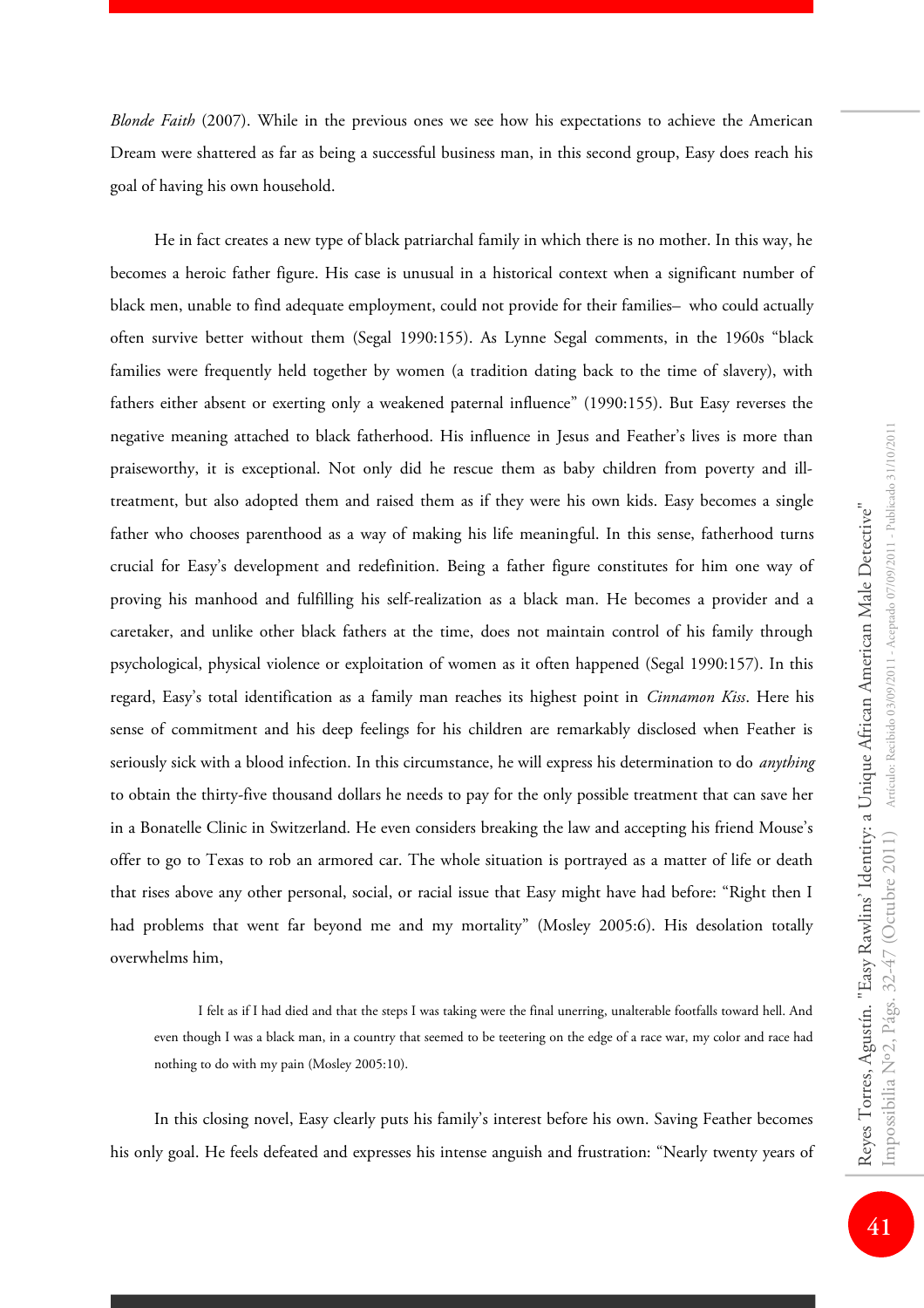trying to be an upright citizen making an honest wage and it all disappears because of a bucketful of bad blood" (Mosley 2005:11). Easy's words reveal how in his mind all his arduous attempts to become someone and attain a better lifestyle are worthless if Feather dies. He is hopeless and skeptical: "I was afraid to hope. Every day I prayed for a miracle for Feather. But I had lived a life where miracles never happened" (Mosley 2005:19). In the end, the situation will finally be solved when Easy accepts a new case, this time investigating a crime in San Francisco, for which he obtains a large sum of money, making it possible for Feather to be taken to the hospital in Europe for three months.

On the other hand, with regard to the other major characterization in Easy's unique profile, the use of double-conscious tropes in his portrayal as a black private eye is another area in which Mosley not only does he alter the traditional detective formula but also Signifies it and makes it his own. As defined by Henry Louis Gates, Jr. "Signifyin(g) is a uniquely black rhetorical concept, entirely textual or linguistic, by which a second statement or figure repeats, or tropes, or reverses the first" (1987:49). In this case, Easy's traits as a black detective can be seen as a revised figure that Signifies the roles of his white counterparts. Thus, here the question of intertextuality is evident since Mosley uses the previous literary canon to create and Signify his hero's identity. Additionally, he applies the theme of double-consciousness in these novels as another way of Signifyin(g) Easy's role. He does it in two main areas: the association of the trickster figure with the black detective including the disguising aspects of masks and mistaken identities, and the ability of the American Negro to lead a double life as a Negro and as an American (Du Bois 1996:164). The concept of double consciousness according to Du Bois establishes a significant relationship between blacks and the world around them. He states that:

[T]he Negro is a sort of seventh son, born with a veil, and gifted with second-sight in this American world,—a world which yields him no true self-consciousness, but only lets him see himself through the revelation of the other world. It is a peculiar sensation, this sense of always looking at one's self through the eyes of others, of measuring one's soul by the tape of a world that looks on in amused contempt and pity. One ever feels his twoness- an American, a Negro; two souls, two thoughts, two unreconciled strivings; two warring ideals in one dark body, whose dogged strength alone keeps it from being torn asunder (1996:05).

Ironically, in spite of not being allowed to develop a "true self-consciousness," Du Bois considers that the black person is "gifted with second-sight." In Easy's character, this gift consists of the capacity he displays to understand how a white person thinks about and looks at Negroes. Easy is aware of the negative image the white society has imposed on black people just for being black. He expresses the idea of how African Americans almost felt guilty for existing: "We were hung and burned for just being alive" (Mosley 1991:91). On the other hand, it is also significant how in Easy's case this perspective encourages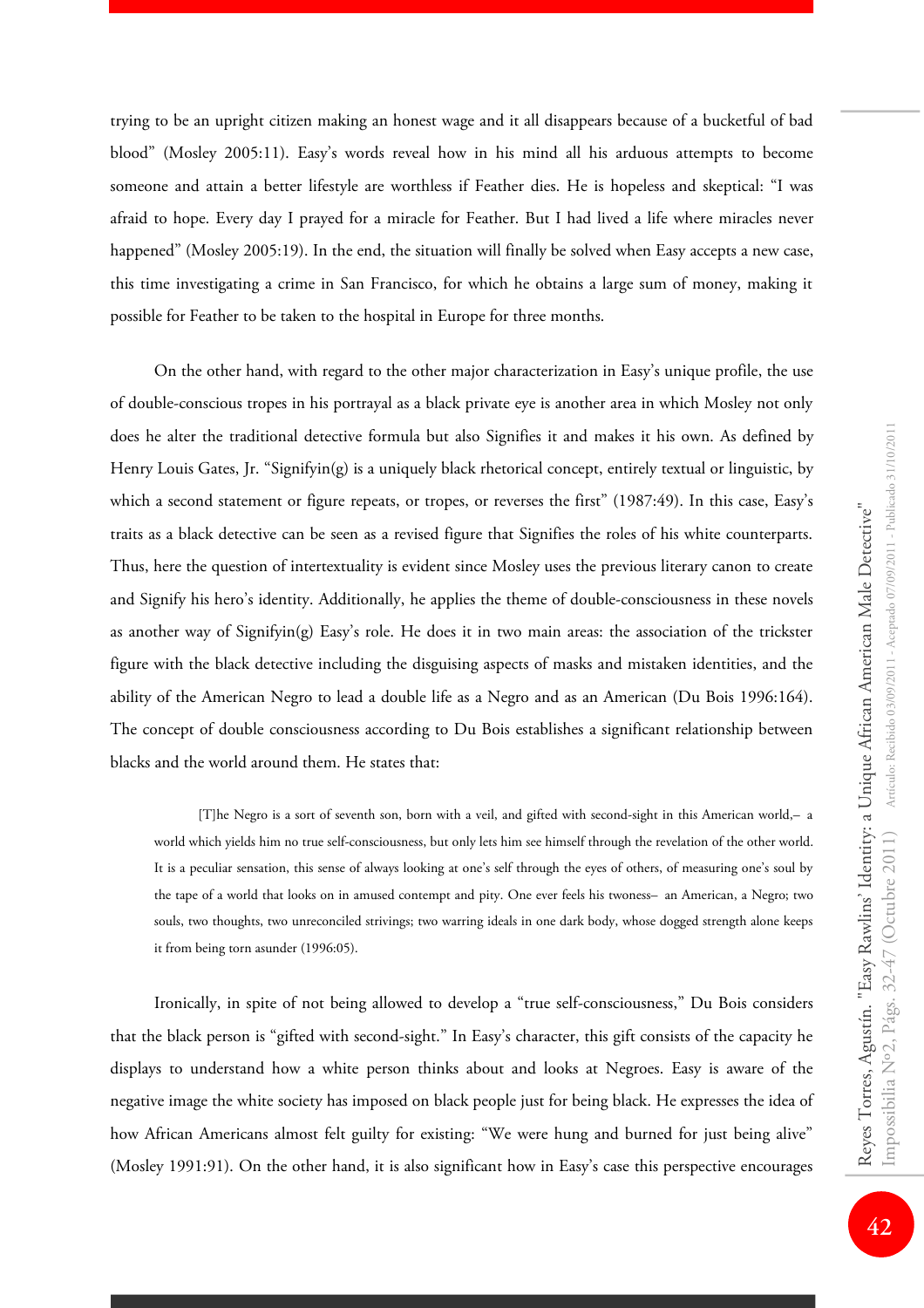him in his aim to break the white restraining stereotypes and attain a respected position in society. Having been exposed to mainstream values and expectations we can see a growth in Easy's awareness and as a result of it a change in his attitude towards specific signs of racism. He hates the white prejudice but instead of feeling anger when he is bullied, he takes action by presenting a defying approach and a fearless stance, something he has learned to do from whites themselves. In *Black Betty*, there is a moment for example when Easy does not feel so distressed as he used to when being called "son" by a white man. We see how he reacts when the Cain's family lawyer, Calvin Hodge, says to him:

'Will you give me that check, son?'

'Do I look like one of your relatives?' I asked him instead of hitting him in the face (Mosley 1994:73).

While still bothered by the comment, Easy here reacts by confronting the white man in the same way they treat him. He responds with a sharp reply indicating that he does not feel inferior for being black. Similarly, this incident reveals how Easy's sense of manhood has grown. He has overcome the unbearable thought of seeing himself as a subordinate child in the eyes of the white man.

Furthermore, throughout the series, Mosley also depicts Easy's double conscience in the way he knows how to talk or deal with people depending on where he is and depending on if these people are white or black. We see this when he goes to Beverly Hills to visit the white family for whom Black Betty used to work. He explains: "I spoke in a dialect that they would expect. If I gave them what they expected then they wouldn't suspect me of being any kind of real threat" (Mosley 1994:72). On the contrary, when he is investigating Black Betty's brother and goes to Herford's gym, a place where black men practiced to become boxers, he remarks:

Most days, no matter what I was working on, I would have stopped and talked a while. That's what made me different from the cops and from other people, black and white, trying to find out something down in black L.A. The people down there were country folks and they liked it when you stopped for a few minutes or so (Mosley 1994:91).

Easy knows the different expectations that white and black people have. He has learned how to adapt to them and how to move around shifting between the white and the black world as he needs to in his role as a detective. While his profile as a mainstream hardboiled detective oppresses him, as a black sleuth he has the knowledge to adapt to either situation. He has mastered both ways of being and his black side emerges more clearly. According to Elisabeth Ford, "Easy manages to negotiate these varied spaces with miraculous success" (2002:14).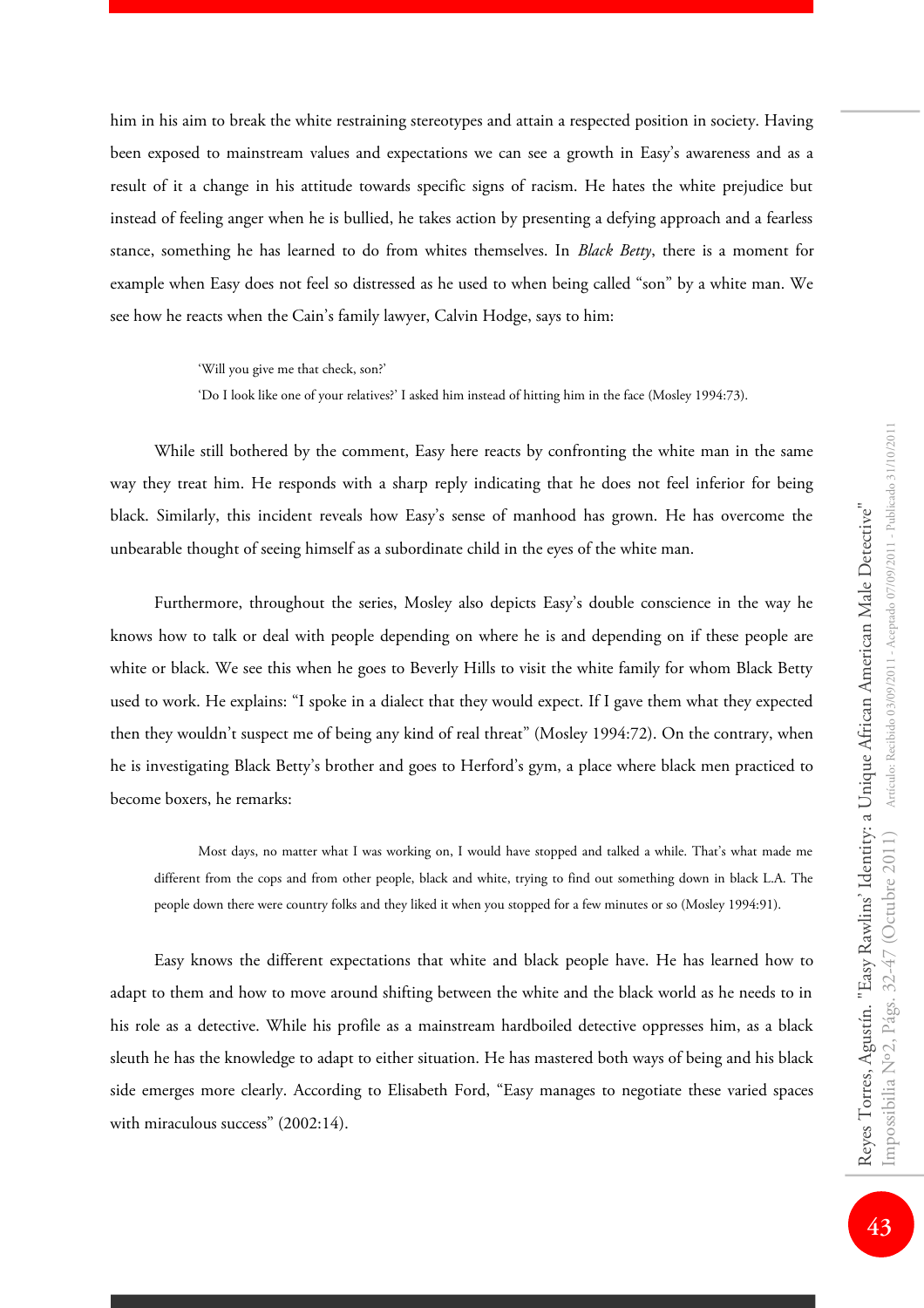As the series progresses, Easy's double consciousness allows him to understand the white perspective without abandoning his own as an African American man and, in addition, to develop his abilities as a trickster. According to Mary Young, this shows the presence of black folklore in Mosley's work. In this way, Easy's everyday life reflects the tactics of deception and deceit that the trickster normally uses. Mosley often presents him lying about his job, his wealth, his education and his knowledge on particular issues. On top of this, the reader can also deduce the hero's satisfaction when outsmarting and deceiving black or white superiors, his enemies and even his friends. These are the small rewards the trickster gets which are in turn often used later in his stories or "lies." By and large, Easy's use of shifting identities will become regular throughout the novels. He hides who he is, replies with sarcasm, assumes roles and changes his name repeatedly. In the story "Gator Green" for instance, he goes undercover as a mechanic to help his friend Saul Lynx prove that his cousin-in-law is innocent of robbing the garage safe. This time Easy pretends to be "Larry Burdon." He explains: "It was one of many names that I typed in as dead or missing during my stint as a statistics sergeant during WWII" (Mosley 2003:171). Similarly, in "Lavender," he adopts the name of "Bryan Phillips." This time he has to help Etta Mae locate Willy Longtree, a young black musician in trouble for running away with a rich white girl with whom he has fallen in love. When getting ready to look for them, he says:

I pulled out my black slacks and yellow jacket. Then I went to the drawer for a black silk T-shirt. It wasn't going to be Easy Rawlins […] out on the town tonight. A [regular man] could never find Willis Longtree. [I] reached back on the top shelf, and took down my pistol. I checked that it was working and loaded, and then walked out the door (Mosley 2003:140).

As a trickster-detective, there is no question that Easy displays a unique ability to acquire multiple names and change identities; he has an acute sense of knowing who he needs to become in every case.

In conclusion, Easy's experiences of discrimination, injustice and racism in the marginalized society of urban blacks in Los Angeles constitute a crucial factor that triggers his subversive conscience. His challenge of former stereotypes assigned traditionally to African Americans by white discourse and his rejection of the condition of inferiority stand for the deconstructive criticism on black identity that Mosley includes between the lines of every novel. On the other hand, I also have shown how Easy reinvents himself as a black male. He acquires an education and considers himself as good as any white man. In this way, Easy's self-motivation and determination for improvement constitute an example of the heterogeneity that exists among black people as far as identity and individual goals. His search for equality and empowerment through his attempt to reach a middle class status and his fatherhood, together with his obsession with ownership demonstrate his desperation for having his own space and owning his own self.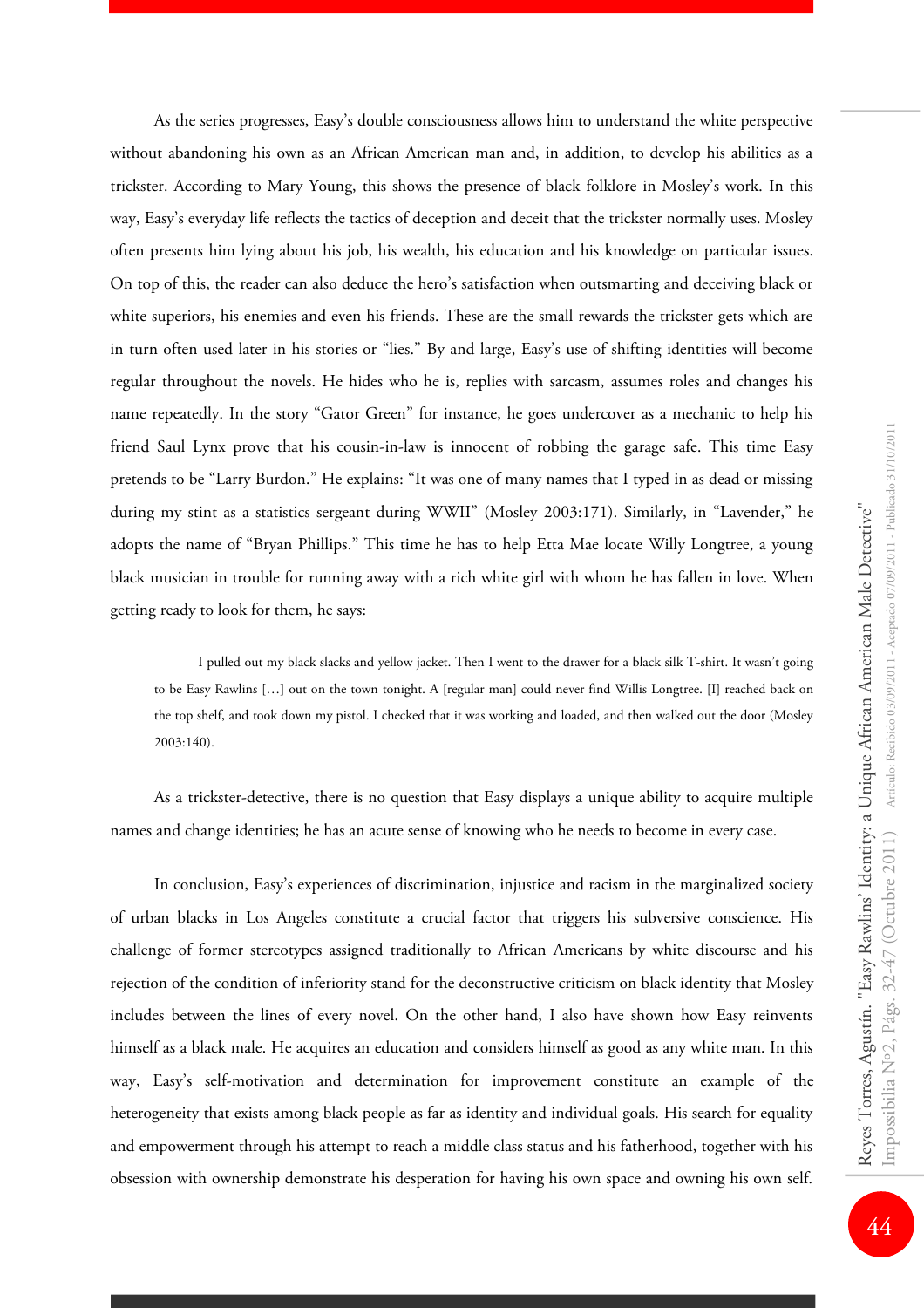Finally, Easy's traits as a detective reveal how he develops a unique profile that breaks the hardboiled conventions. Some exclusive characteristics that distinguish him are his double consciousness and his ability to shift identities. He has the faculty to know how white people think and look at Negroes disparagingly, and at the same time he maintains his African American point of view. This proves essential in his investigations when having to solve complex crimes and having to cross the color boundaries between the black and the white world. It is under these circumstances that Easy shows impressive skills lying and changing names like the figure of the trickster in black folklore. All of these traits make him unique as a detective and as an African American male.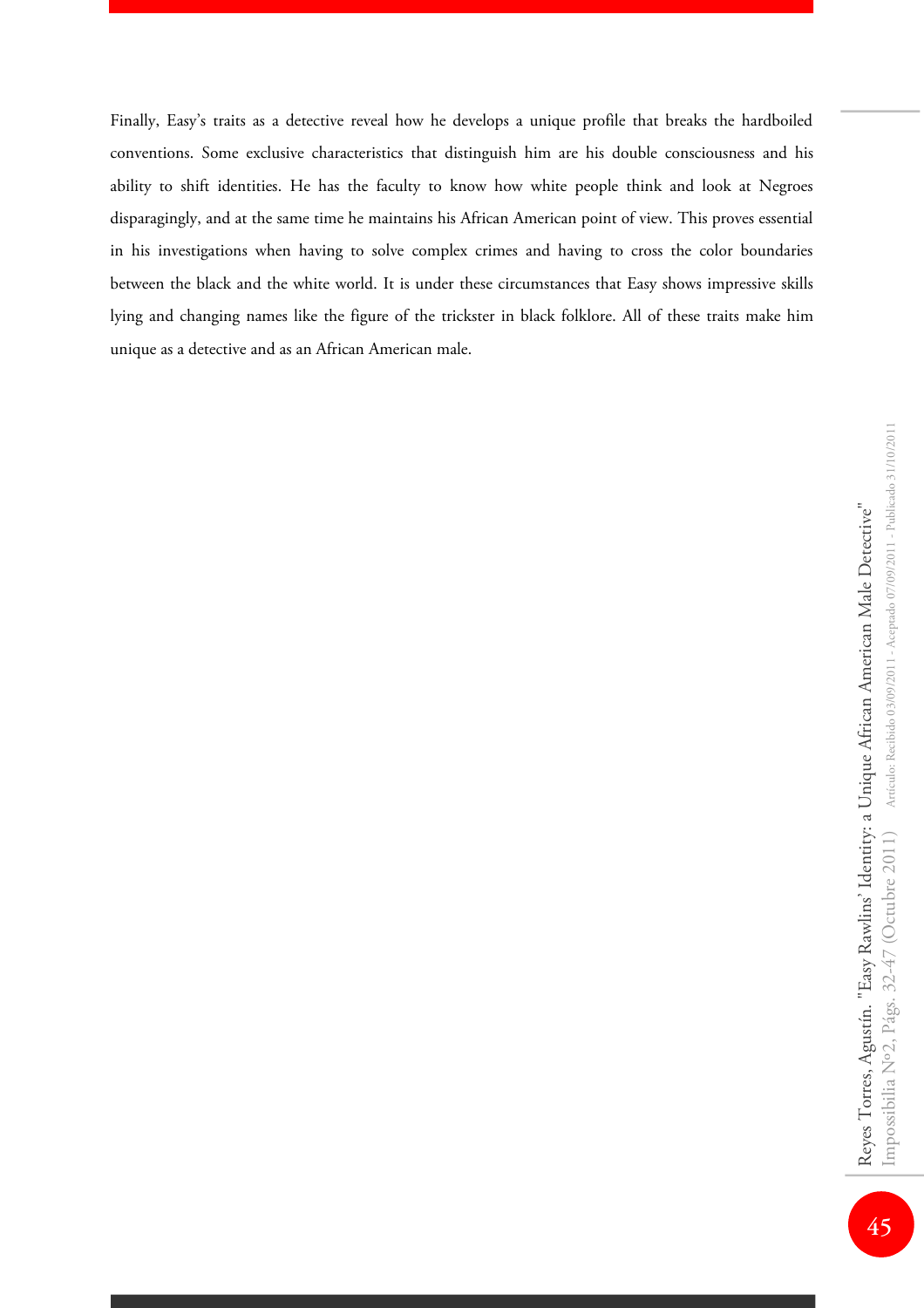## **Bibliografia**

Bakhtin, Mikhail. *The Dialogic Imagination. Four Essays.* Ed. Michael Holquist. Austin: U of Texas P., 1981.

Bhabha, Homi. "Of Mimicry and Man: The Ambivalence of Colonial Discourse." [http://social.chass.ncsu.edu/wyrick/DEBCLASS/bhab.htm,](http://social.chass.ncsu.edu/wyrick/DEBCLASS/bhab.htm) 1989. (Accessed 22 Aug 2009).

Bryant, Jerry H. *"Born in a Mighty Bad Land." The Violent Man in African American Folklore and Fiction.* Bloomington and Indianapolis: Indiana UP, 2003.

Du Bois, William Edward B. *The Souls of the Black Folk*. 1903. New York: Penguin Books, 1996.

Ford, Elisabeth Venetta. *Black Metropolis: African American Urban Narrative in the Twentieth Century.* Dissertation. Harvard University, 2002.

Gates, Henry Louis, Jr. *Figures in Black. Words, Signs and the 'Racial' Self.* New York: Oxford UP., 1987.

Hall, Stuart. "Old and New identities, Old and New Ethnicities." *Culture, Globalization and the World-System: Contemporary Conditions for the Representation of Identity.* Ed. Anthony D. King. London: Macmillan, 1991, pp. 41-68.

― "New Ethnicities." *The Post-Colonial Studies Reader.* Ed. Bill Ashcroft, Gareth Griffiths, and Helen Tiffin. London and New York: Routledge, 1995, pp. 223-227.

Mosley, Walter. *Devil in a Blue Dress.* New York: Pocket Books, 1990.

- ― *A Red Death*. New York: Pocket Books, 1991.
- ― *White Butterfly.* New York: Pocket Books, 1992.
- ― *Black Betty.* New York: Pocket Books, 1994.
- ― *A Little Yellow Dog.* New York: Norton & Company, 1996.
- ― *Gone Fishin'.* New York: Pocket Books, 1997.
- ― *Bad Boy Brawly Brown.* New York: Warner Books, 2002.
- ― *Six Easy Pieces: Easy Rawlins Stories.* New York: Atria Books, 2003.
- ― *Little Scarlet.* New York: Little Brown, 2004.